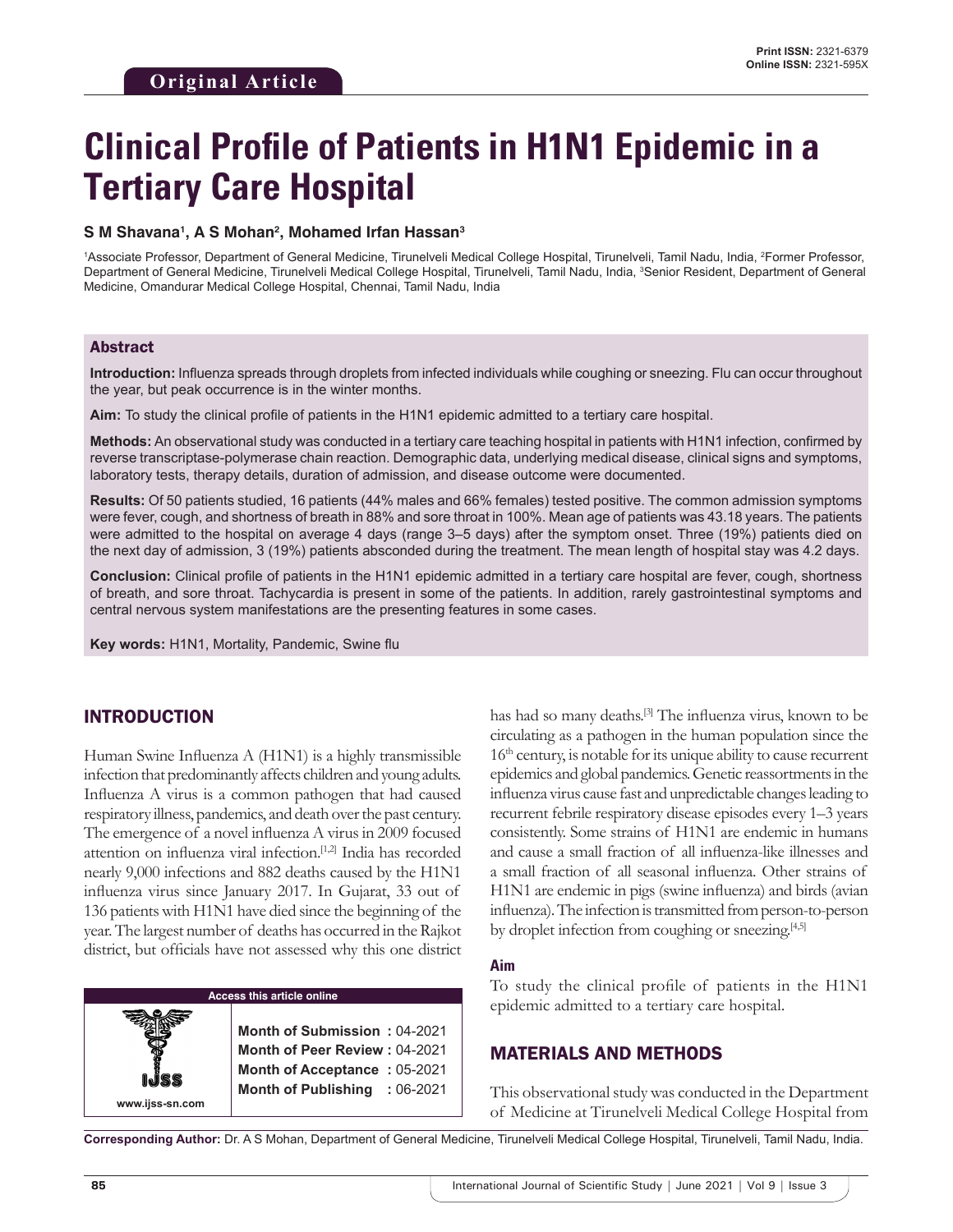March 2017 to June 2017. Inclusion criteria: adult patients age <75 years, Exclusion criteria: a known case of chronic obstructive pulmonary disease/Bronchial Asthma- acute exacerbation, pulmonary tuberculosis, chronic kidney disease, and HIV positive. For all patients, the throat swab was taken for polymerase chain reaction (PCR) testing (a real-time reverse-transcriptase–PCR assay) to confirm or exclude the diagnosis of H1N1. In addition, demographic data, underlying medical disease, clinical signs and symptoms, laboratory tests, therapy details, duration of admission, and disease outcome were documented.

### RESULTS

Of the 50 patients studied, 16 patients (44% males and 66% females) tested positive for H1N1. The mean age of patients was 43.18 years. The common admission symptoms were fever, cough, shortness of breath in 88%, and sore throat in 100%. Figure 1 shows the clinical characteristics of patients. One of our patients presented with vomiting, high-grade fever, body ache, and neck stiffness. His cerebrospinal fluid analysis was normal without any cells. In addition, 31% of patients had tachycardia. Routine laboratory investigations were normal in all patients.

The patients were admitted to the hospital on an average of 4 days (range 3–5 days) after symptom onset. Two (12%) patients received antiviral treatment with oseltamivir, 11 (69%) patients were treated with oseltamivir and antibiotics. Unfortunately, 3 (19%) patients died on the next day of admission, 3 (19%) patients absconded during the treatment, ten patients were improved after the treatment and discharged. The mean length of hospital stay was 4.2 days. All the 3 patients who expired had comorbdities.

### **DISCUSSION**

Influenza virus is a frequent human pathogen that can cause severe respiratory threats and consequent loss of human lives.



**Figure 1: Clinical characteristics of patients**

The H1N1 virus or "swine flu" virus belongs to the family of Orthomyxoviridae that are RNA viruses and include three subtypes influenza A, B, and C. Swine influenza virus (SIV) or swine-origin influenza virus refers to any strain of the influenza virus group that is endemic in pigs. Influenza C and subtypes of influenza A known as H1N1, H1N2, H3N1, H3N2, and H2N3 are the recognized SIV strains.

H1N1 viral infection can result in a wide spectrum of clinical patterns, ranging from no symptoms to fulminant viral pneumonia. This new pandemic virus is characterized by a high prevalence of severe viral pneumonitis requiring mechanical ventilation.[6] Influenza viruses are known to cause severe infections in immunocompromised patients, of whom variable proportions were reported in epidemiologic descriptions.<sup>[6,7]</sup>

According to Oliveira *et al*., a high percentage of patients with severe forms of the disease in the general population are young adults with other associated comorbidities such as chronic respiratory diseases, metabolic and endocrine disorders, pregnancy, and those who are immunosuppressed by diseases or medicines.[8]

The signs and symptoms of influenza caused by pandemic H1N1 influenza A virus are similar to seasonal influenza, although gastrointestinal manifestations appear to be more common with pandemic H1N1 influenza.<sup>[9]</sup> Vomiting and diarrhea have been reported more often with 2009 H1N1 influenza than with seasonal influenza.<sup>[10]</sup> Dawood *et al*. mentioned that 25% of their patients had diarrhea, and 25% had vomiting.[11] In another study, diarrhea or vomiting was reported in 39% of patients, including 42% of children (i.e. patients under the age of 18 years) and 37% those  $\geq$ 18 years.<sup>[12]</sup>

In our study, respiratory symptoms were present in most of the patients. Thus, H1N1 infections can have huge implications on public health infrastructure. The transmission can occur by mildly ill or even asymptomatic patients, amplifying the complexity of epidemic prevention and control. In addition, similar clinical symptoms as common influenza make them all the more difficult to be identified as soon as possible.

#### **CONCLUSION**

The clinical profile of patients in the H1N1 epidemic admitted in a tertiary care hospital is fever, cough, shortness of breath, and sore throat. Tachycardia is present in some of the patients. Rarely, gastrointestinal symptoms and central nervous system manifestations are the presenting features in some cases. Laboratory findings are mostly